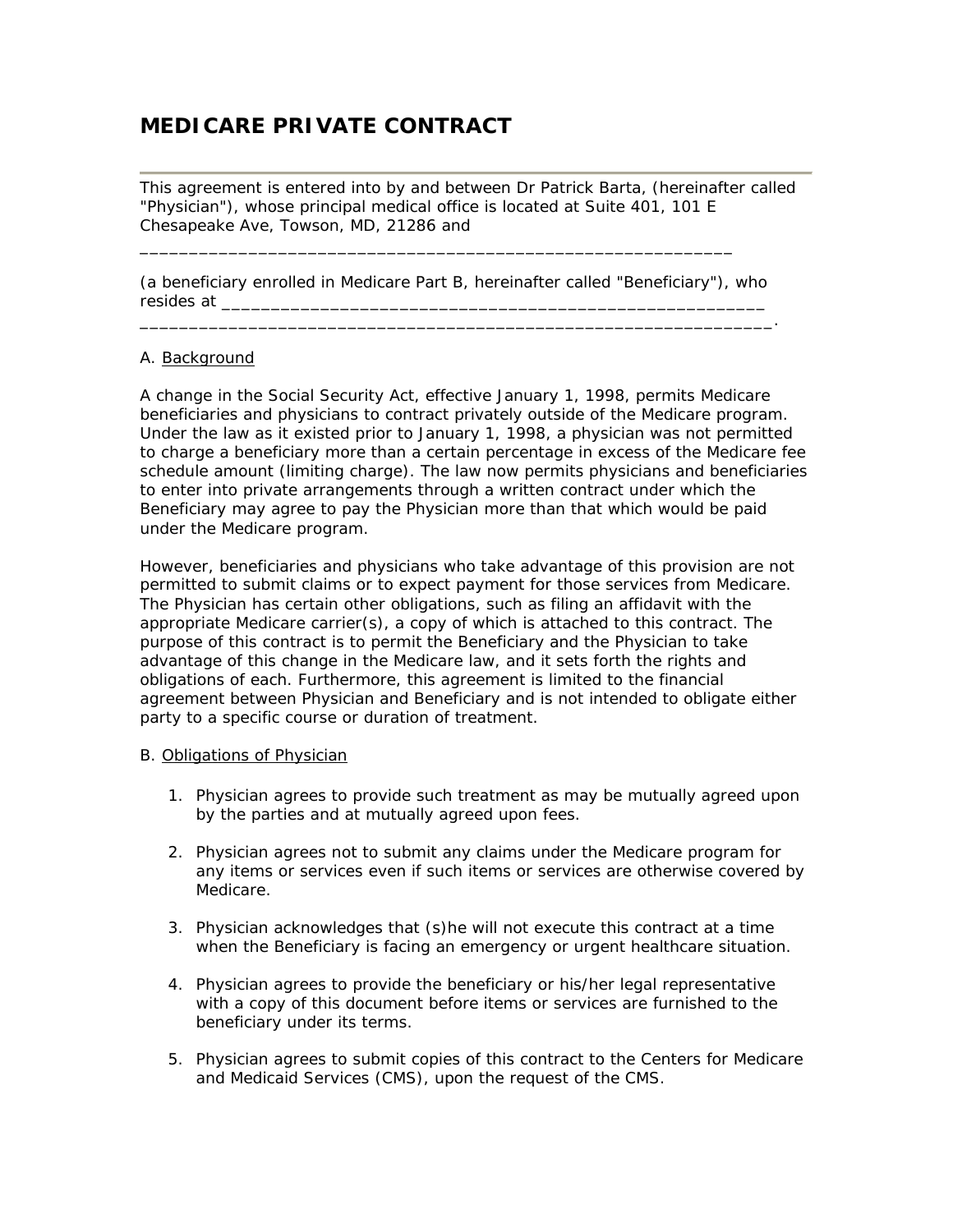## C. Obligations of Beneficiary

- 1. Beneficiary or his/her legal representative agrees to be fully responsible for payment of all items or services furnished by Physician and understand that no reimbursement will be provided under the Medicare program for such items or services.
- 2. Beneficiary or his/her legal representative acknowledges and understands that no limits under the Medicare program (including the limits under section 1848 (g) of the Social Security Act) apply to amounts that may be charged by Physician for such items or services.
- 3. Beneficiary or his legal representative agrees not to submit a claim to Medicare unless the filing of such claim is required to obtain secondary coverage for Physician's charges. Beneficiary agrees not to ask Physician to submit a claim to Medicare
- 4. Beneficiary or his/her legal representative understands that Medicare payment will not be made for any items or services furnished by Physician that would have otherwise been covered by Medicare if there were no private contract and a proper Medicare claim had been submitted.
- 5. Beneficiary or his/her legal representative enters into this contract with the knowledge and understanding that he/she has the right to obtain Medicarecovered items and services from physicians and practitioners who have not opted out of Medicare, and that the Beneficiary is not compelled to enter into private contracts that apply to other Medicare-covered services furnished by other physicians or practitioners who have not opted out of Medicare.
- 6. Beneficiary or his/her legal representative understands that Medigap plans (under section 1882 of the Social Security Act) do NOT, and other supplemental insurance plans may elect not to, make payments for such items and services not paid for by Medicare.
- 7. Beneficiary or his/her legal representative acknowledges that the Centers for Medicare and Medicaid Services (CMS) has the right to obtain copies of this contract upon request.

## D. Physician's Status

Beneficiary or his/her legal representative further acknowledges his/her understanding that Physician [has not] been excluded from participation under the Medicare program under section 1128, 1156, 1892 or any other section of the Social Security Act.

## E. Term and Termination

This agreement shall become effective on \_\_\_\_\_\_\_\_\_\_\_\_\_\_ and shall continue in effect until **Example 2** Despite the term of the agreement, either party may choose to terminate treatment with reasonable notice to the other party. Notwithstanding this right to terminate treatment, both Physician and Beneficiary or